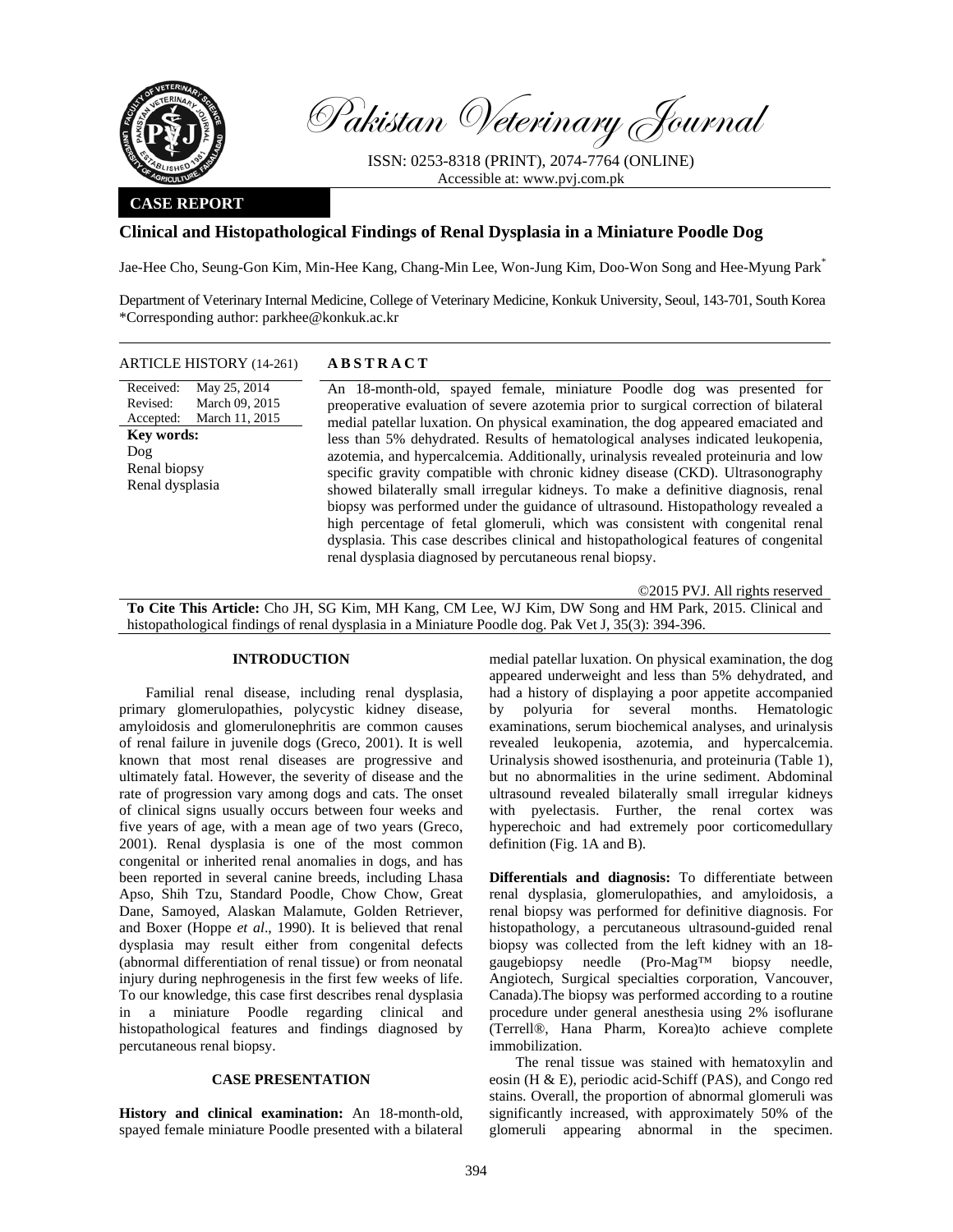

Fig. I: Kidney ultrasound images from a miniature Poodle with renal dysplasia. Both right (A) and left (B) kidneys were small, asymmetrical, hyperechoic and irregular in shape. The renal cortex and medulla was diffusely hyperechoic and there is poor corticomedullary definition. Bilateral pelvic dilation was also observed (arrowheads). Renal length was 2.1cm (A) and 2.4cm (B), respectively.



Fig. 2: Histology of a left kidney biopsy sample: A) Notice several immature glomeruli with dilated Bowman's capsule (black arrows), B) Retracted glomerular tufts with cystic dilation of Bowman's capsule are marked in higher magnification. Scattered infiltrates of mononuclear cells and interstitial fibrosis are also observed. C & D) PAS staining delineates basement membrane (a white arrowhead). A & B and C & D: H & E and PAS staining.

Microscopically, immature or shrunken glomeruli with a dilated Bowman's capsular space and shrunken renal tuft were observed, and scattered infiltrates of mononuclear cells were seen between glomeruli. Secondary degenerative

and inflammatory lesions including interstitial fibrosis, cystic glomerular atrophy, and interstitial nephritis were also noted (Fig. 2A-D). The results of the Congo red staining to rule out renal amyloidosis revealed.